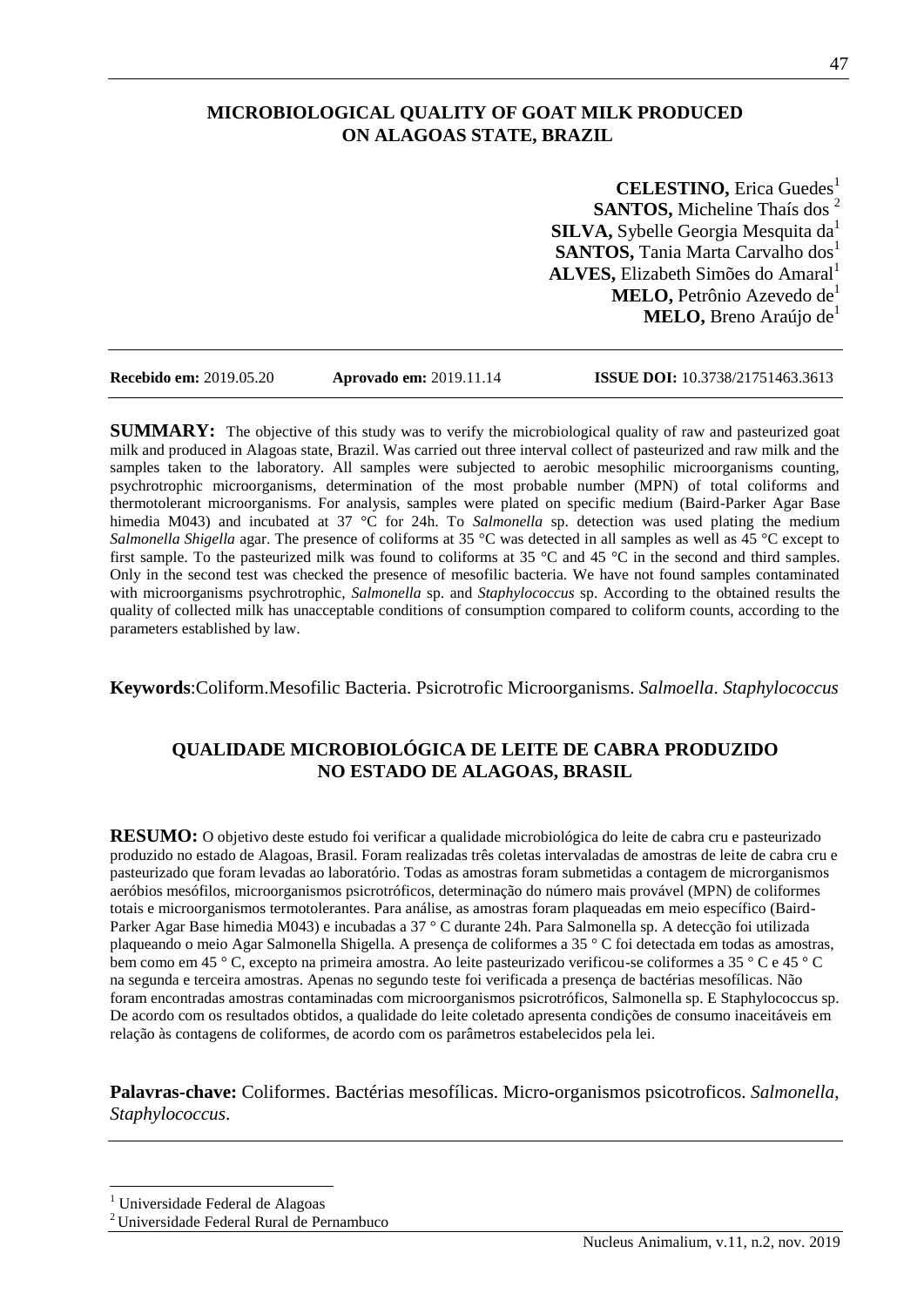### **INTRODUCTION**

The importance of goats as producers of meat and milk has been discussed and documented at the scientific literature for a long time (RUBINO et al,1999; BOYAZOGLU, MORAND- FEHR, 2011; HAENLEIN, 2004). HAENLEIN (2004) estimates that goat milk production should be higher than official statistical presented data because of the quantities of milk produced by small farms, especially in developing countries.

Brazil is the  $15<sup>th</sup>$  largest producer of goat milk in the world, accounting for 1.15% of world production (BRASIL, 2012), with the most herd concentrated in the Northeast region (91%) producing 67% of goat milk (IBGE, 2006), but goat breeding has been of interest in the South and Southeast regions, especially for the milk market (JACOPINI et al, 2011).

Among the foods of animal origin, goat milk occupies a prominent place, due to its nutritional value. One of the characteristics is its digestibility. However, the use of milk by the organism is well conditioned to its quality, which is directly correlated to the hygiene conditions during its production (ALCÂNTARA, 1999).

In Brazil, quality parameters and production requirements of goat milk were published in Normative Instruction No. 37(BRASIL,2000). This legislation established the appropriate production conditions, hygiene procedures, storage and transport of raw and benefited milk, bacterial contamination standards for raw and processed milk, and standards for milk processing. Also, it establishes the need to adopt Good Manufacturing Practices (GMP) (BRASIL, 1977) by the manufacturing establishments of the product.

Milk, from the time of its production, is subject to a series of contaminations, mainly of microbial origin, in the milk or its derivatives. As result, there is a need to have proper milk supervision and control system. The sanitary control of food is an indispensable activity to the present society, in view of the possible distribution of disease-causing agents through then (OLIVEIRA, 2005). In according to Almeida et al (2016), main obstacles to the sanitary quality of milk are related to failures involving, principally, the management of milking and the absence of practices aimed at the adoption of good agricultural practices.

The importance of milk microorganisms reveals that knowledge about their microbial contamination index can be used in judging their intrinsic quality, as well as the sanitary conditions of their production and the health of the herd. Considering the potential of multiplying in raw milk, bacteria degrade fats, proteins and carbohydrates, making the product inappropriate for consumption and industrialization (COUSIN, 1982).

In pasteurized milk the microbiota depends on the microbial charge derived from the raw milk, the pasteurization efficiency, the extent of recontamination after thermal processing and the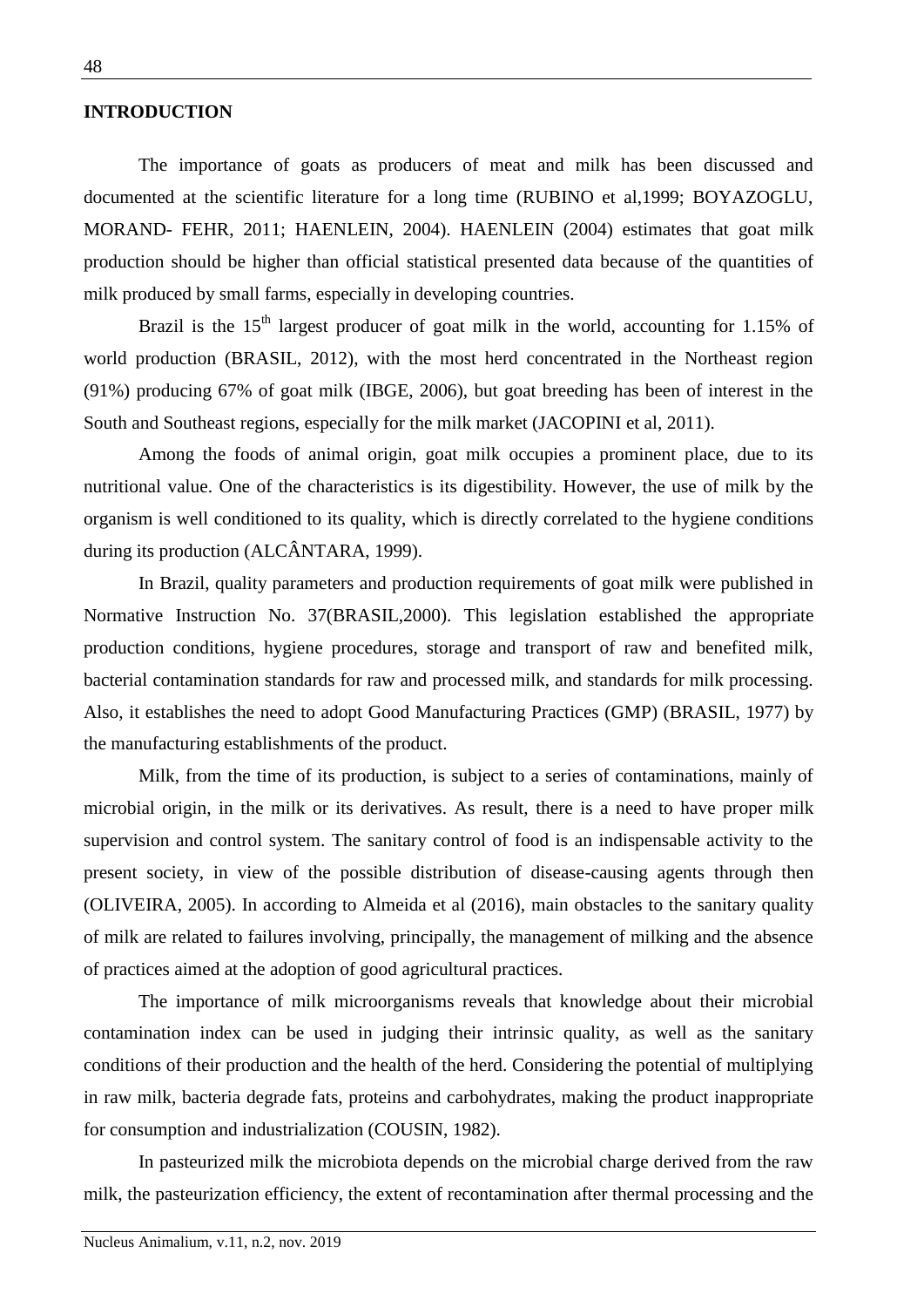storage temperature (EGITO, PINHEIRO, FIGUEIREDO, 1989). Brazilian legislation allows the use of either pasteurization (72-75 ° C for 15-20 seconds) or slow pasteurization (62-65 ° C for 30 minutes) for goat's milk (BRASIL, 2000).

Among the contaminating microorganisms of milk and derivatives, the thermotolerants, psychotrophic and coliform can be found. In view of the above, the objective of this study was to evaluate the microbiological quality of samples of raw and pasteurized goat milk, produced in the state of Alagoas, Brazil.

#### **MATERIAL AND METHOD**

Was conducted three collect of pasteurized and raw goat milk samples produced in Alagoas, Brazil. Five samples were collected, three of raw goat milk and two of pasteurized goat milk.

Were collected 500 mL from each group of milk using sterile flasks. The samples were transported in refrigerated boxes and taken to the Agricultural Microbiology Laboratory of Agricultural Sciences Center - Federal University of Alagoas, where the samples were stored under refrigeration and analyzed on the day of collection.

The preparation of the material laboratory used in bacteriological analysis process of samples passed all essential and necessary recommendations to ensure that the containers, instruments and glassware intended for contact with the milk to meet clean, sterile and free of residue when the analysis, thus preventing contamination of samples and obtaining an accurate result, comprising the recommendations described in the Compendium of the Microbiological Examination of foods(SPECK, 1976)

## **SAMPLES HOMOGENIZATION AND DILUTION**

The diluent used for the analysis of milk was 0.1% peptone water. Thus, 25 mL milk sample (analytical unit) were diluted in 225 mL of 0.1% peptone water and then homogenized.

From the first dilution of the homogenized sample was transferred aseptically 1 mL to a flask containing 9 mL of peptone water 0.1% (dilution  $10^{-2}$ ). The other dilutions made in the same way until you reach the last dilution  $(10^{-3})$ .

## **COUNT TOTAL MESOPHILIC AEROBIC MICROORGANISMS AND PSYCHROTROPHIC**

For this assay, diluted samples were inoculated in 1 mL of Standard Counting Agar (SCA) medium (dilutions  $10^{-1}$ ,  $10^{-2}$  and  $10^{-3}$ ), in triplicate, scattered with Drigalski handle. After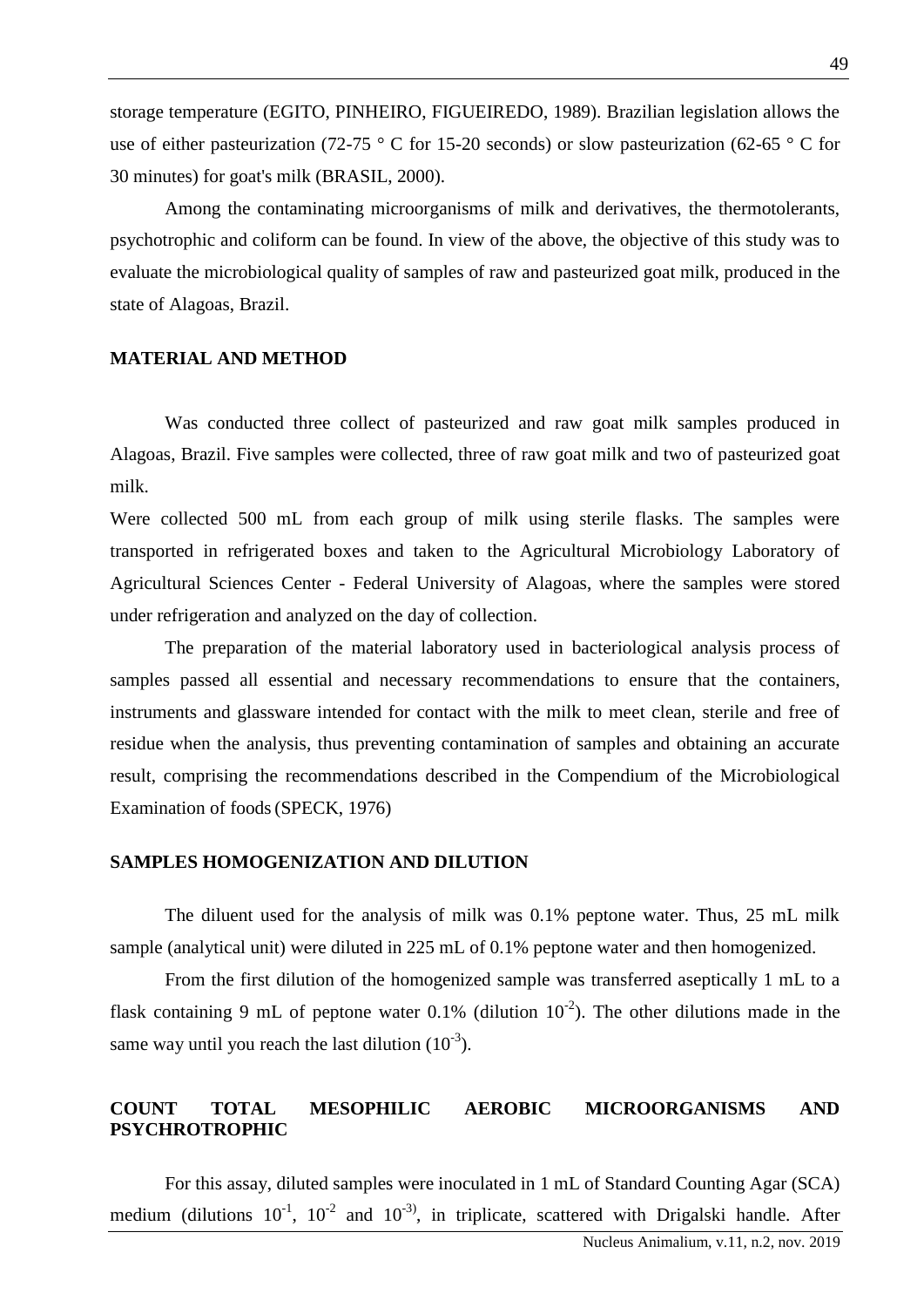inoculation, the plates intended for mesophilic microorganisms count were incubated at 32 °C for 24 hours and for psychrotrophic microorganisms count the plates were incubated in a refrigerator for seven days at 11 °C. All colonies observed were considered to counting, regardless of their color, shape and size. To count the plates with 30-300 Counting Formation Unit (CFU), were selected for the count of the colonies by multiplying the arithmetic mean of the same by the respective dilution factor and expressing the result in colony forming unit  $(CFU/10^{-1})$ .

## **COUNT TOTAL AND FECAL COLIFORMS**

To determine the Most Probable Number (MPN) of total coliforms and termtolerantes microorganisms was used multiple tube technique, in triplicate, with an inverted Durhan tube inside according to the methodology described by the Brazilian Association of Technical Standards (ABNT, 1991).This technique comprises two distinct phases: the presumptive test, which recover the cells and detecting the presence of fermenting microorganisms of lactose and confirmatory test.

In the presumptive test selected three dilutions of the sample, namely,  $10^{-1}$ ,  $10^{-2}$  and  $10^{-3}$ . With a sterile pipette 1 mL was inoculated in three sets of three tubes containing 9 mL Tryptone Lauryl Sulfate (TLS) medium and inverted Durham tube. The cultures were incubated at 37 °C for 48 hours. After incubation the evaluation was performed, the test being considered positive with obvious turbidity and gas production identified in the Durham tube.

In the confirmatory test, from each positive sample was performed sowing in test tubes containing an inverted Durham tube and *Escherichia coli* (E.C.) medium. The cultures were incubated at 44 °C and 24 °C for 48 hours, respectively. After incubation, the presence of coliform group was confirmed with gas production. Tubes with positive growth were recorded to determine the most probable number per milliliter ( $NMP/mL^{-1}$ ).

#### **PRESENCE OF** *STAPHYLOCOCCUS* **SP.**

To detect the presence of *Staphylococcus* sp. was inoculated 1 mL of each dilution into Petri dishes containing selective medium Baird Parker agar added Egg Yolk Emulsion (50%), scattering with Drigalski handle and incubation at 37 °C for 24 hours. The Staphylococcus colonies were inoculated on plates containing Agar Chapman culture medium and incubated at 35 °C for 24 hours. Then, was observed the growth of the *Staphylococcus* sp. colonies, which was posteriorly inoculated in Nutrient Agar culture medium (NA). After this procedure, was carried out Gram staining protocol with the colonies.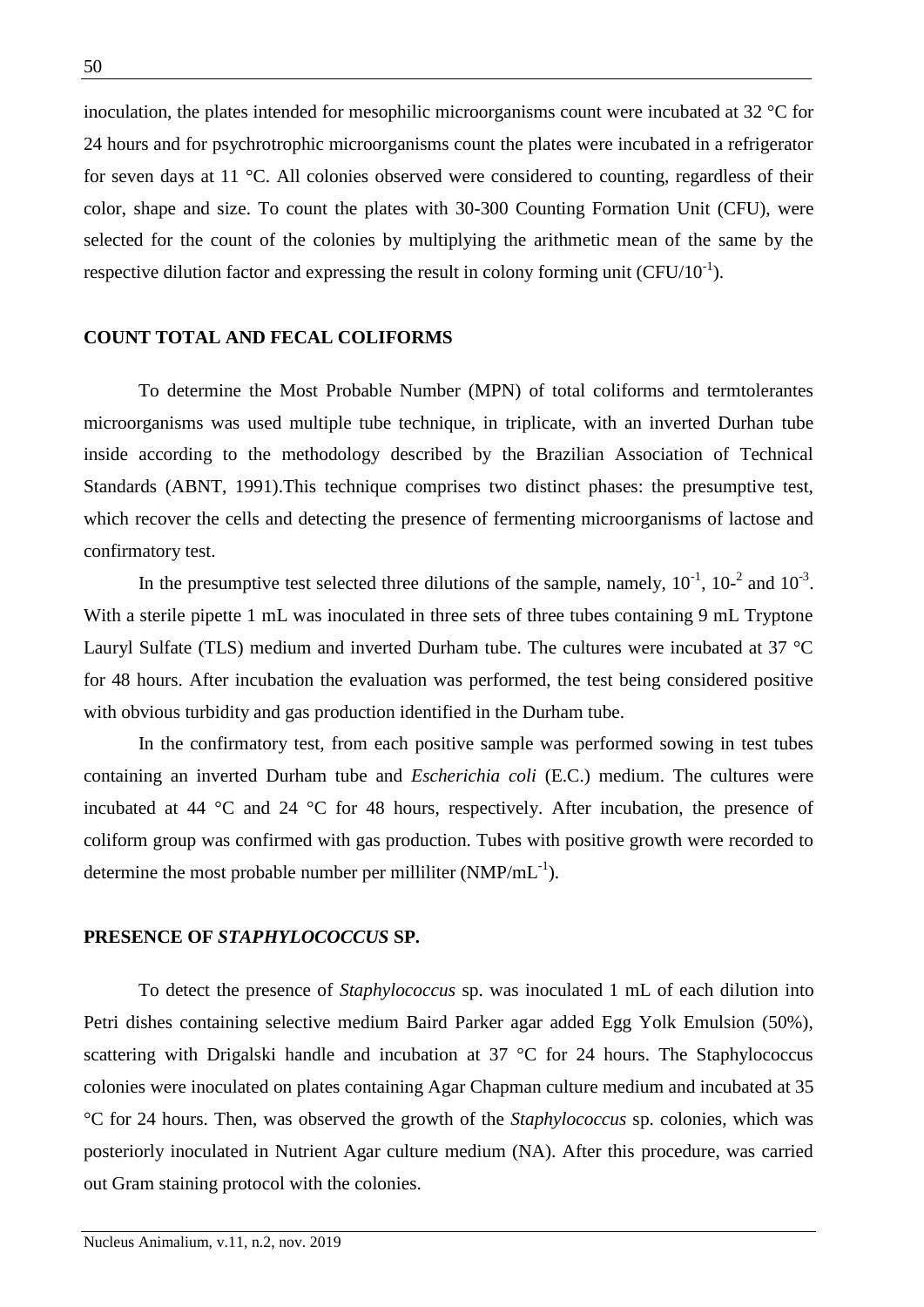### **PRESENCE OF** *SALMONELLA* **sp**

For the Salmonella sp. 1 ml of the dilutions were inoculated into Petri dishes containing Salmonella Shigella Agar (SS) selective culture medium, the growth characteristic colony was isolated on Brilliant Green Agar, incubated at both 35 ° for 24 hours. To further confirm the presence of Salmonella another test was conducted which was conducted from the characteristic colony growth between Three Sugars and Iron Agar (TSI) on slopes and incubated at 35 ° C for 24 hours.

## **MICROBIOLOGICAL STANDARDS**

Microbiological standards were followed recommended in Normative Instruction No. 37 (BRAZIL, 2000) that determines the parameters of quality and goat milk production requirements.

#### **RESULTS AND DISCUSSION**

The presence of mesophilic aerobic bacteria was observed only for the second collection for fresh milk being obtained 3.30103 log10. Normative Instruction  $N^{\circ}$  37 does not provide limits for mesophilic microorganisms in raw milk type, but after pasteurization fixed value  $M =$ 4.69897  $log10 \text{ mL}^{-1}$ . Therefore, within this context rated milk in all samples are within the required standards.

Mesophilic bacteria have the ability to grow at ambient temperature and are part of the milk microbial population, however its largest source of contamination is the environment and inadequate human manipulation. Besides being potentially pathogenic, also causes the degradation of lactose and acidification of milk by lactic acid buildup decreasing the quality of the product even after the thermic treatment.

In the second collect was detected the presence of coliforms at  $35 \degree C$  in all raw milk samples, as well at 45 °C, except the first collect (Figure 1). To the pasteurized milk was verified coliforms at 35 °C and 45 °C in second and third collect.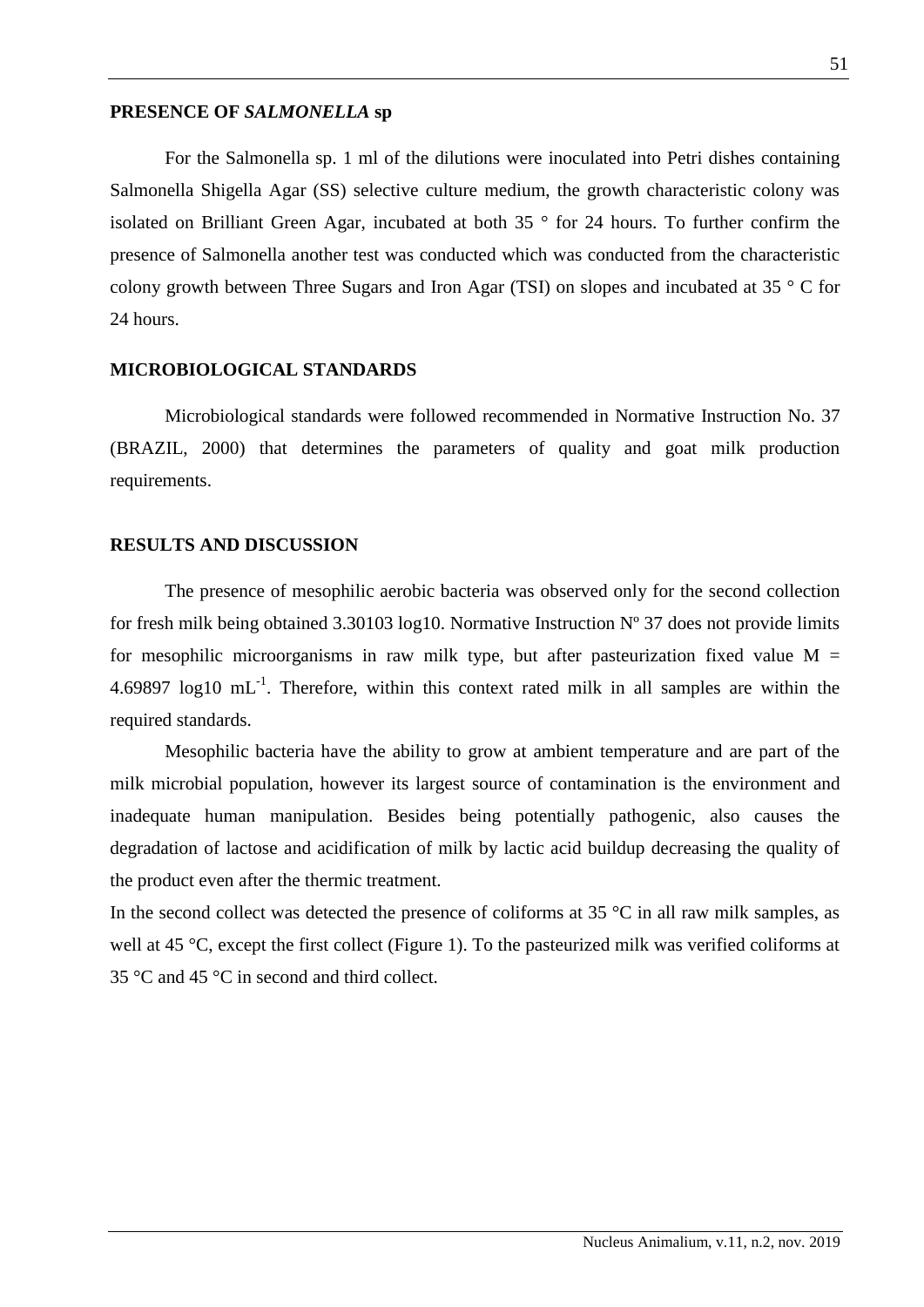

**Figure 1**: Most Probable Number (MPN/mL-1) of coliforms at 30 °C and 45 °C in the samples of raw and pasteurized goat milk collected in Alagoas state, Brazil.

As for mesophilic microorganisms there are not standards of microbiological quality for coliform on raw milk. According to Normative Instruction  $N^{\circ}$  37<sup>(8)</sup>, the maximum value of coliforms at 35 °C and 45 °C in pasteurized milk is 4 and 1 MPN/mL<sup>-1</sup> respectively. Santos et al (2009) shows that the count of psychrotrophic microorganisms in raw milk suffers interference to the storage time beyond the temperature.

The initial microbial charge is directly related to the cleanliness of the utensils used for milking and transportation of goat milk. Thus the cleaning of milking equipment and utensils are the main factors responsible for the production of high quality milk. It is estimated that 95% of problems with high bacterial counts are related to deficiencies in cleaning and sanitizing of utensils and the milking system and low hygiene (SANTOS, FONSECA, 2010).

Coliforms are destroyed in pasteurization, and the presence of these in milk show failures at some stage of the productive chain: overly contaminated raw material, inadequation industrial pasteurization and recontamination in the preheating section and the cooling section of the pasteurizer, inadequate transport conditions, inadequate distribution which allowed the survival and multiplication of such micro-organisms.

The results indicate the need for more effective action to control the manipulator and temperature of the pasteurizer, the selection of raw milk suppliers and sanitization equipment que come into contact with the milk after pasteurization. In according to Battaglini et al. (2013), the producer farms are small and characterized by animals of low production and few technification. The some authors affirm that the implantation of the practices of hygiene of milking, provides improved milk quality.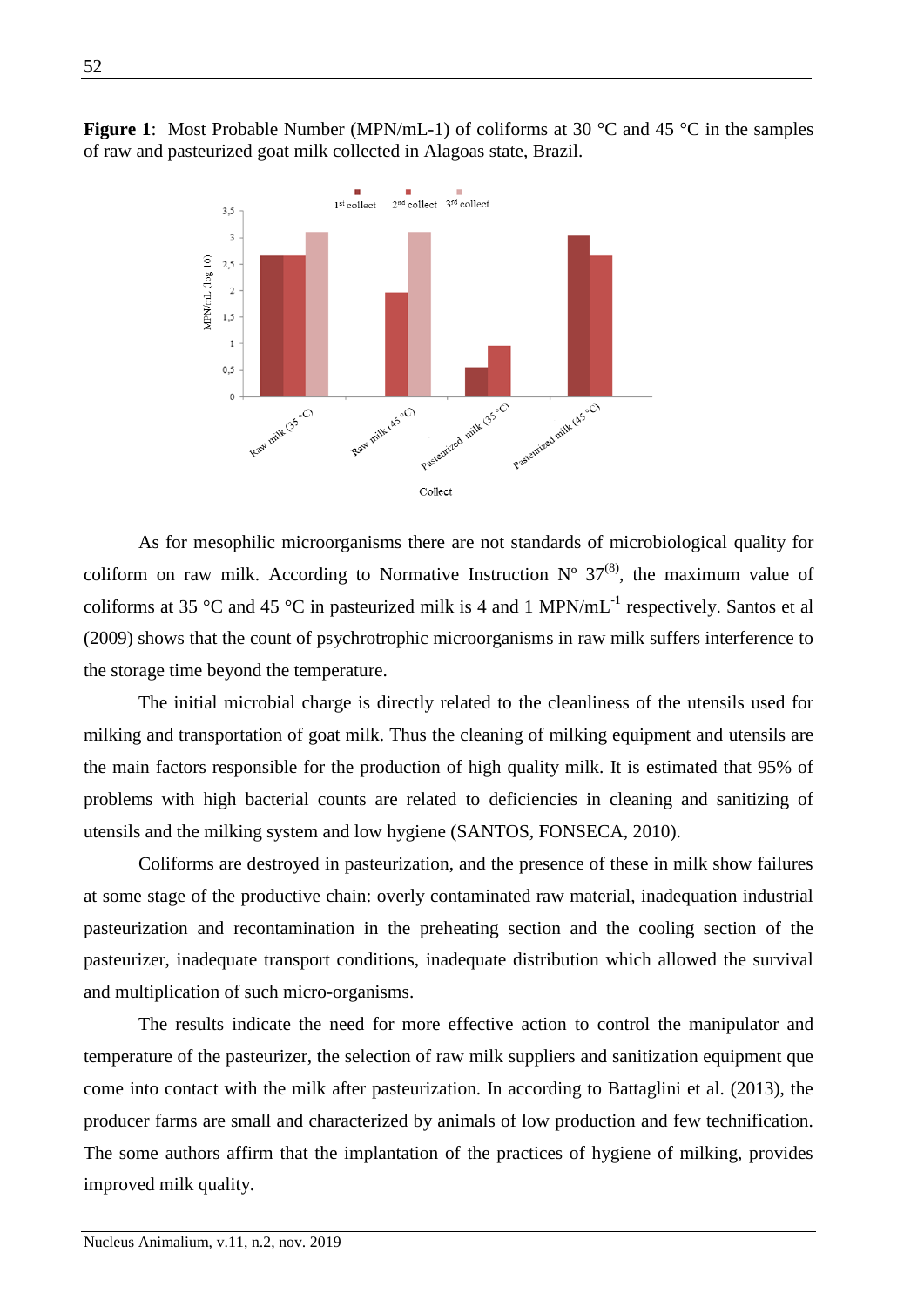Moraes et al. (2005) obtained similar results to analyze the microbiological quality of raw milk and found that in eight evaluated properties were found coliform in one of the three samples taken.

Catão, Ceballos (2001) analyzed raw and pasteurized milk found high counts for total and fecal coliforms, so that 33.33% of samples analyzed for total coliforms and 10% for fecal coliforms were in disagreement with the legislation.

Leite et al (2002) also found inadequate results for this group of microorganisms when analyzed pasteurized milk in the city of Salvador, Bahia, and found that, of the 20 samples analyzed, 13 (65%) showed contamination by total coliforms, with values ranging from 0.60 to 3.38 log MPN/mL<sup>-1</sup>, of which 11 (55%) were at odds with the standards established by legislation. Instead, Souza et al (2013) found that pasteurization was effective to improve the microbiological quality of goat milk sold in the city of Alfenas-MG.

It is worth noting that the presence of coliforms at 45  $\degree$  C provide information on the occurrence of contamination of fecal origin and the likely presence of pathogenic microorganisms, as its main representative *E. coli* (2008).

No contaminated samples found with *Salmonella* and *Staphylococcus* sp, the results were consistent with the Foschino et al (2002) who analyzed the microbial composition of goat milk and observed that coliforms were constant components of the microbiota of raw milk, but no sample contained *Salmonella* sp.

## **CONCLUSION**

In according to standards to microbiological quality of raw goat milk stablished by the legislation, the analyzed samples are out inappropriate to human consume.

The samples studied are in unacceptable conditions, with respect to coliform counts, according to the standards of identity and quality of pasteurized goat milk required by law.

## **REFERENCES**

ABNT- Associação Brasileira De Normas E Técnicas. **Bactérias coliformes totais, coliformes fecais e Escherichia coli em alimentos:** determinação do número mais provávem (NMP) MB-3463. Rio de Janeiro: ABNT, 1991.

ALCÂNTARA, M.D.B., Tecnologia Artesanal para Utilização do Leite de Cabra In: SOUZA, W.H., SANTOS, E.S. **Criação de caprinos leiteiros:** uma alternativa para o semi-árido. João Pessoa: EMEPA-PB, p. 173-190, 1999.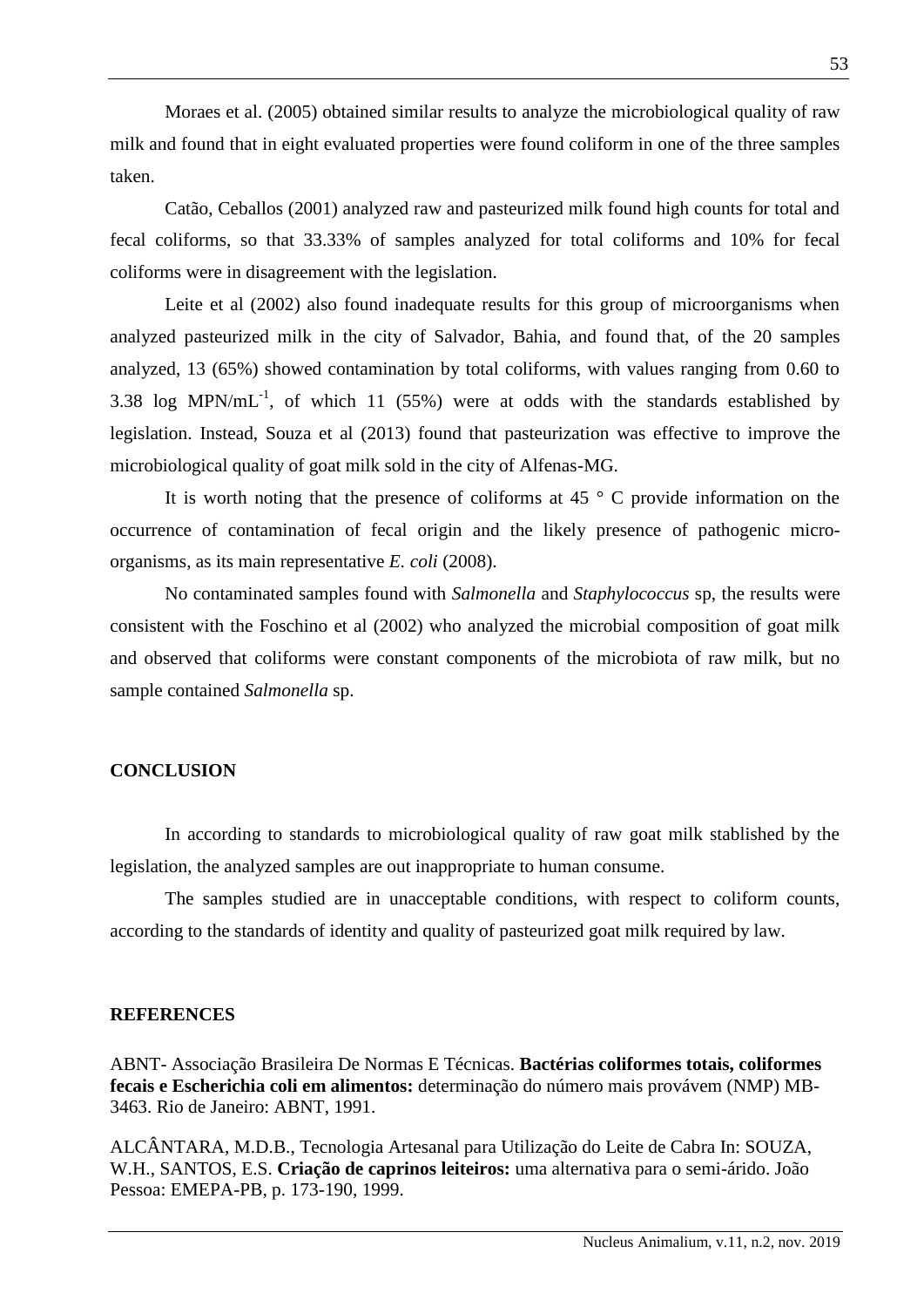ALMEIDA, A.C.et al. Perfil sanitário de unidades agrícolas familiares produtoras de leite cru e adequação à legislação vigente. **Ciência Animal Brasileira**, Goiânia, v. 17, n. 3, p. 303-315, jul/set. 2016. Disponível em

[http://www.scielo.br/scielo.php?script=sci\\_abstract&pid=S180968912016000300303&lng=pt&n](http://www.scielo.br/scielo.php?script=sci_abstract&pid=S180968912016000300303&lng=pt&nrm=iso) [rm=iso.](http://www.scielo.br/scielo.php?script=sci_abstract&pid=S180968912016000300303&lng=pt&nrm=iso) Acesso em: mar. 2017

BATTAGLINI, A.P.P, Agnanni R, Dunga KS, Beloti V. Difusão de boas práticas e caracterização de propriedades leiteiras. **Archivos de Zootecnia,** n. 62, p.151-154, 2013.Available from: [http://scielo.isciii.es/scielo.php?script=sci\\_arttext&pid=S0004-](http://scielo.isciii.es/scielo.php?script=sci_arttext&pid=S0004-05922013000100017) [05922013000100017.](http://scielo.isciii.es/scielo.php?script=sci_arttext&pid=S0004-05922013000100017) Acesso em: mar. 2017.

BOYAZOGLU, J., MORAND-FEHR, P. Mediterranean dairy sheep and goat products and their quality. A critical review. **Small Ruminant Research**, Amsterdam, v. 40, p. 1-11, 2001. Available from: [http://dx.doi.org/10.1016/S0921-4488\(00\)00203-0.](http://dx.doi.org/10.1016/S0921-4488(00)00203-0) Acesso em: mar. 2017.

BRASIL. Ministério da agricultura, pecuária e do abastecimento – MAPA. **Caprinos e ovinos**. Brasília, DF, 2012.

BRASIL. Ministério da Agricultura, Pecuária e do Abastecimento. Instrução Normativa n° 37 de 31 de outubro de 2000. **Regulamento técnico de produção, identidade e qualidade de leite de cabra**. Diário Oficial da União. Brasília, DF, 2000.

BRASIL. Ministério da Saúde. Agência Nacional de Vigilância Sanitária. **Portaria nº 326**. Brasília, DF, 1977.

CATÃO, R.M.R., CEBALLOS, B.S.O. *Listeria* spp, coliformes totais e fecais e *E. coli* no leite cru e pasteurizado de uma indústria de laticínios no Estado da Paraíba (Brasil), **Ciência e Tecnologia de Alimentos,** n. 21, p.281-287. 2001.Disponível em [http://dx.doi.org/10.1590/S0101-20612001000300006.](http://dx.doi.org/10.1590/S0101-20612001000300006)

COUSIN, M.A., Presence and activity of psychrotrophic microrganisms in milk and dairy products: a review. **Journal of Food Protection**, v. 45, p. 172-207, 1982. Disponível em [http://jfoodprotection.org/doi/pdf/10.4315/0362-028X-45.2.172?code=fopr-site.](http://jfoodprotection.org/doi/pdf/10.4315/0362-028X-45.2.172?code=fopr-site) Acesso em: mar. 2017.

EGITO, A.S., PINHEIRO, R.R., FIGUEIREDO, E.A.P. Avaliação da pasteurização lenta do leite de cabra no controle de coliformes totais. **Relatório Técnico do Centro Nacional Pesquisa de Caprino 1987-1995**: EMBRAPA CNPC, N.12, 1989. Disponível: https://ainfo.cnptia.embrapa.br/digital/bitstream/item/124922/1/CNPC-1996-Avaliacao-da.pdf.

FOSCHINO, R.et al. Microbial composition, including the incidence of pathogens, of goats milk from the Bergamo region of Italy during a lactation year. **Journal of Dairy Research**, n 69, p. 213-225. 2002. Disponível em: [https://www.ncbi.nlm.nih.gov/pubmed/12222800.](https://www.ncbi.nlm.nih.gov/pubmed/12222800)

HAENLEIN, G.F.W. Goat milk in human nutrition. **Small Ruminant Research**, Amsterdam, n. 51, p. 155-163, 2004. Disponível em: doi:10.1016/j.smallrumres.2003.08.010

IBGE - Instituto brasileiro de geografia e estatística. **Censo agropecuário**, 2006. Available from: [http://www.ibge.gov.br/home/estatistica/economia/agropecuaria/censoagro/2006/.](http://www.ibge.gov.br/home/estatistica/economia/agropecuaria/censoagro/2006/)

JACOPINI L.A.et al. Leite de Cabra: Características e qualidades. **Revista ACTA Tecnológica,**  n.6, v.1, p. 169-180, 2011.Disponível em [http://portaldeperiodicos.ifma.edu.br/index.php/actatecnologica/article/view/51.](http://portaldeperiodicos.ifma.edu.br/index.php/actatecnologica/article/view/51)

LEITE, C.C.et al. Qualidade bacteriológica do leite integral (tipo C) comercializado em Salvador – Bahia. **Revista Brasileira de Saúde**, n.3, v.1, p. 21-25, 2002. Disponível em: [http://revistas.ufba.br/index.php/rbspa/article/viewArticle/617.](http://revistas.ufba.br/index.php/rbspa/article/viewArticle/617)